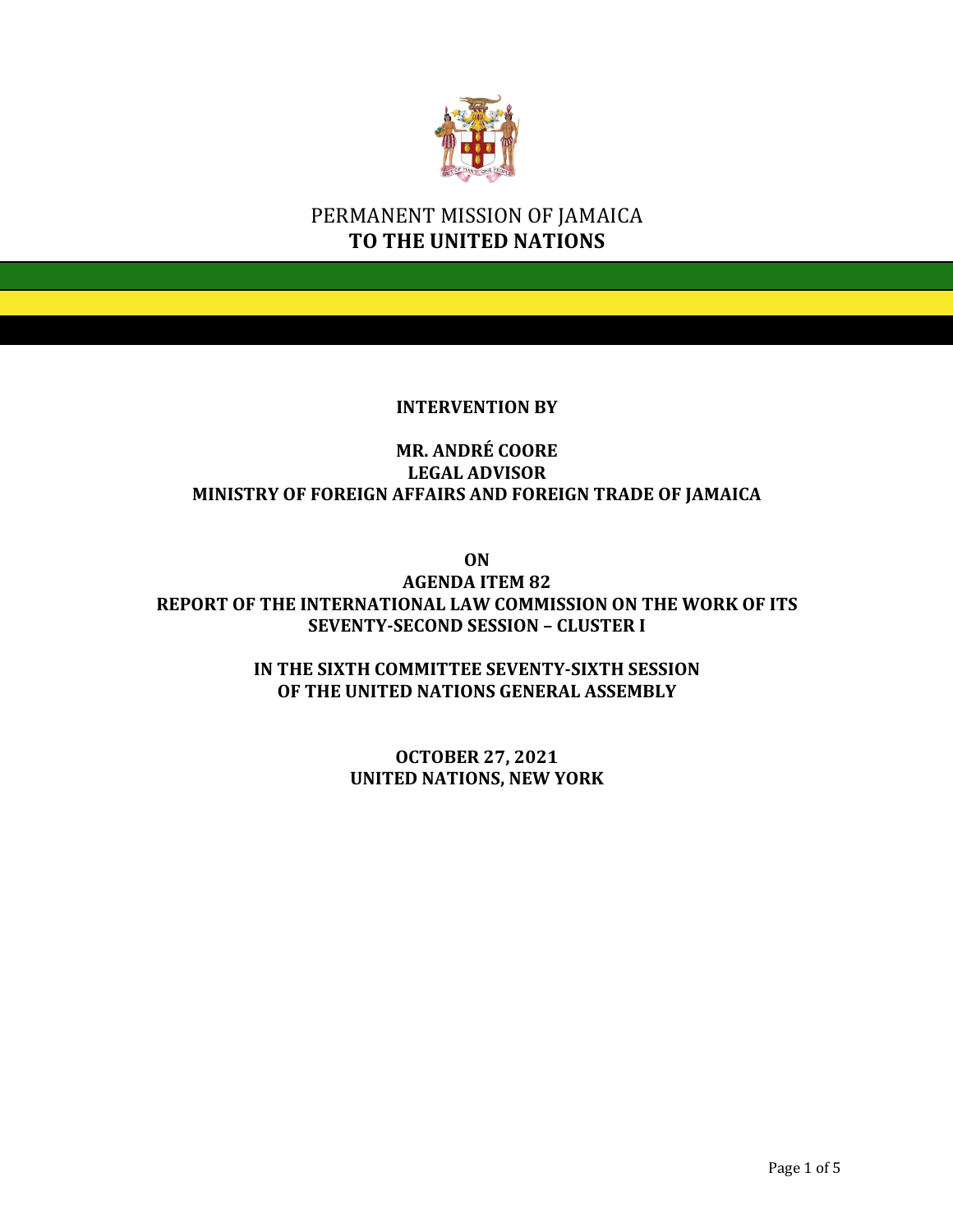Madam Chair, 

My delegation expresses its appreciation to the International Law Commission for its continued efforts in the codification and progressive development of international law. Given the special role played by the ILC, Jamaica has traditionally and consistently supported the Commission and continues to attach significant importance to the work of the ILC.

My delegation wishes to thank Mr. Mahmoud Hmoud for introducing the Report of the Commission and more generally for his leadership over the  $72<sup>nd</sup>$  session. Despite the continued impact of the Covid 19 pandemic on the way in which we work and interact, significant progress was made in a number of areas. We thank the members of the ILC for their commitment in advancing the programme of work during this time. We also wish to thank the Secretariat and all those involved in supporting the work of the Commission including those who were instrumental in the organisation and execution of the hybrid format of the meetings of the ILC's seventy-second session.

Turning to the substantive matters of the Report, my delegation wishes to make brief comments in respect of the Protection of the Atmosphere and other decisions and conclusions of the Commission.

Madam Chair, 

Indeed, the protection of the atmosphere is essential for sustaining life on earth. At the outset, my delegation notes with appreciation that the draft guidelines expressly acknowledge the close link between the atmosphere and other important areas. The commentaries recall that extreme atmospheric conditions can lead to flood and drought and also acknowledge that the environment can be adversely affected by certain changes in the condition of the atmosphere.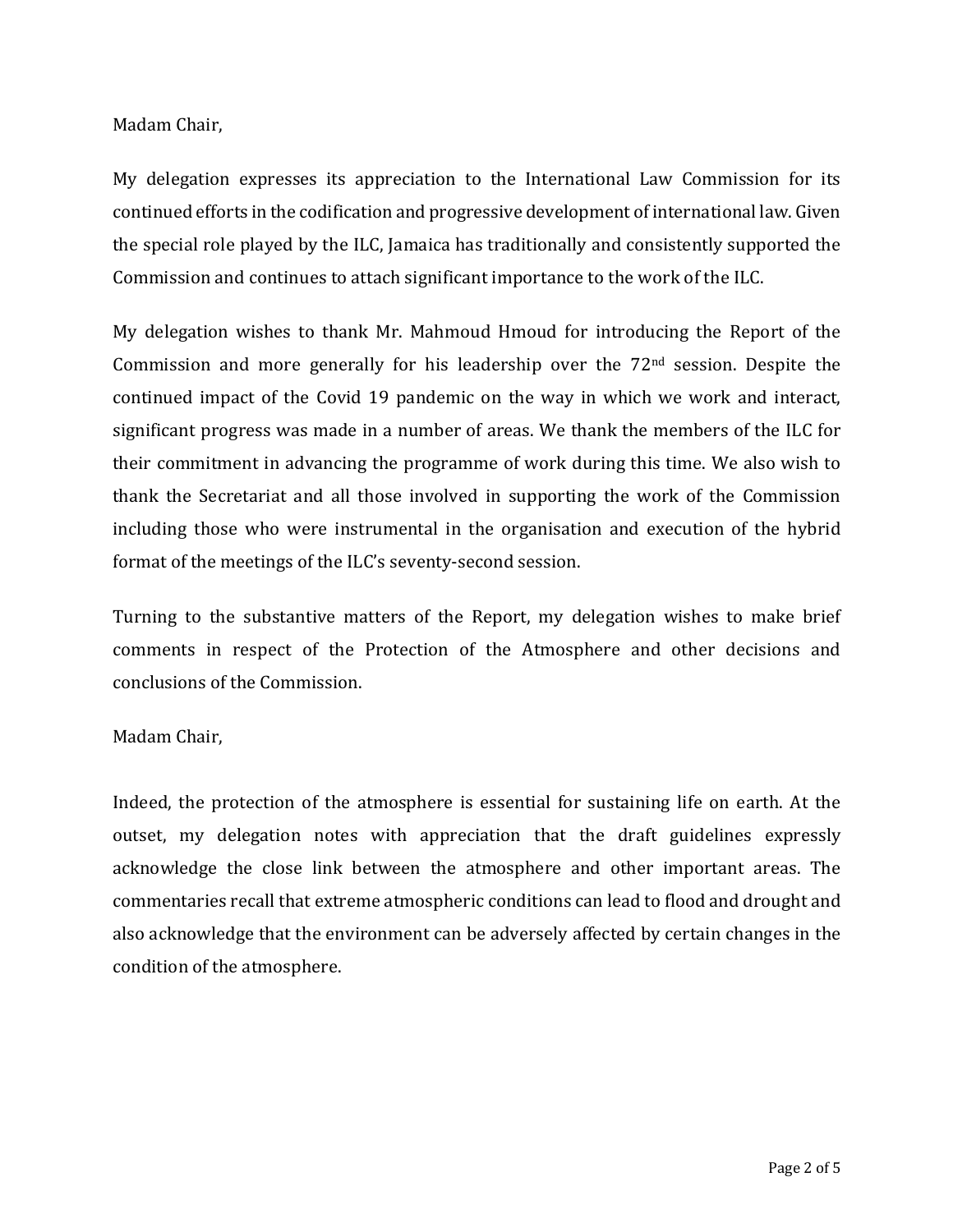As a small island developing state, Jamaica welcomes the language in the fifth and sixth preambular paragraphs which speak to the relationship between the atmosphere and the oceans. We note in particular that the sixth preambular paragraph addresses the issue of sea-level rise and welcome the fact that it draws particular attention to the special situation of low-lying coastal areas and small island developing States.

Every year, the Caribbean Region is impacted by a severe weather event. In recent times, the intensity and frequency of these events have increased. The impacts are not only felt in the physical environment, but adequate disaster response measures can significantly impact national economies and further slow the process of development. In this regard, the resilience of the people of countries and regions who have continuously grapple with the effects of weather events must be lauded. For its part, Jamaica has continued to take legislative, policy and practical measures to reduce risk and mitigate disasters.

#### Madam Chair,

While each state must make its own individual contribution to protect the atmosphere and the wider environment, as recognized in the guidelines, atmospheric pollution and atmospheric degradation, much like other matters that affect the environment are a "common concern of humankind". Jamaica therefore welcomes the inclusion and retention of this expression, although we acknowledge there has been some diversity of views on this point. 

Further in this regard, my delegation welcomes draft guideline 8. This guideline reaffirms the importance of cooperation in addressing an issue that affects all of humankind. The International Court of Justice in the Pulp Mills Case has underscored the importance of cooperation in managing the risks of damage to the environment. As a small island developing state, we welcome therefore the encouragement in the guidelines for states to cooperate in enhancing scientific knowledge.

While certain matters were excluded from its scope, we note that the draft guidelines do not limit the forms of cooperation and this flexibility is important to allow states to respond to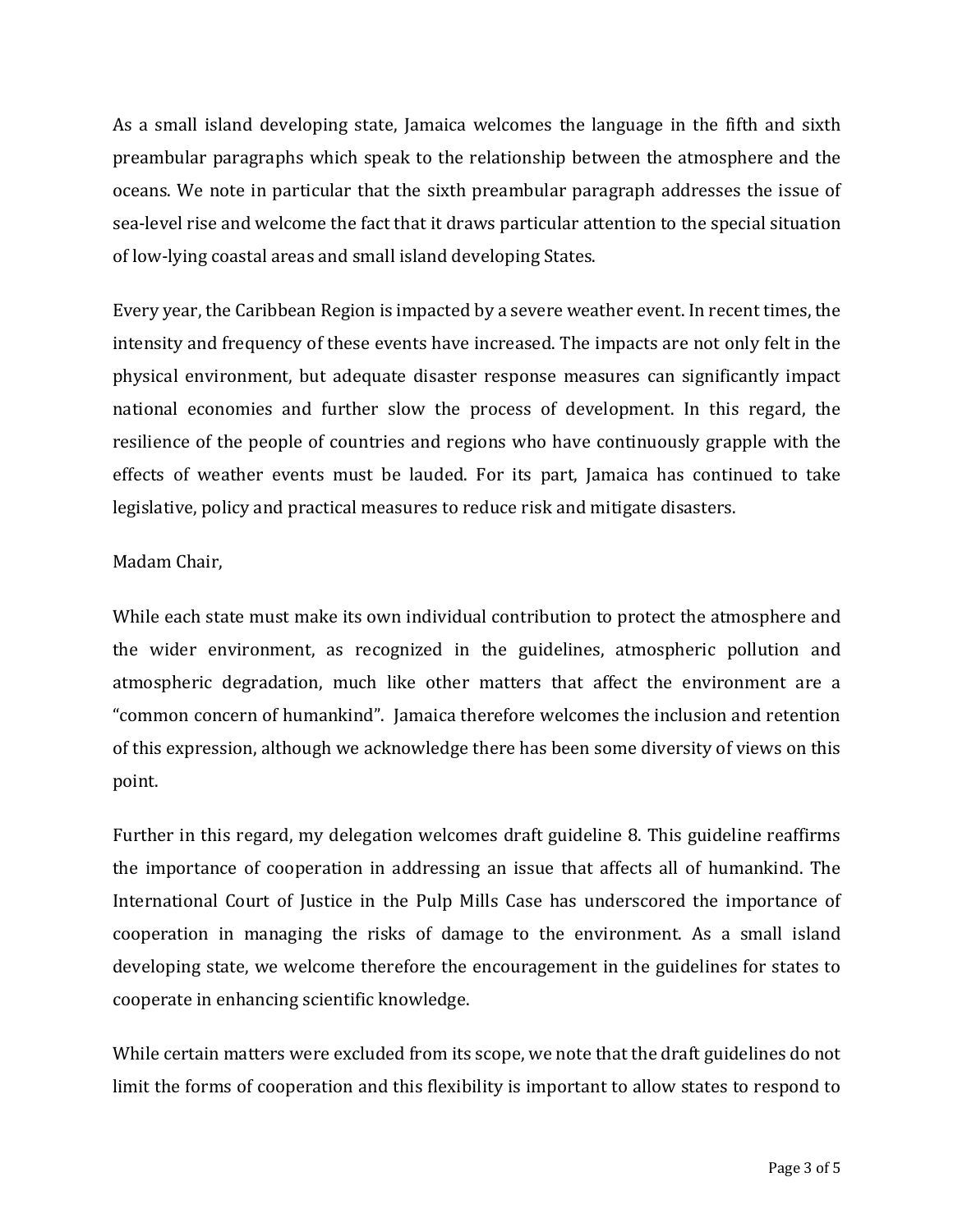global needs as appropriate. For example, in addition to scientific and technical exchanges, the availability of adequate and appropriate financing towards risk reduction and disaster mitigation efforts is also a critical area in which states and international organizations can cooperate to support the protection of the atmosphere and the wider environment.

#### Madam Chair,

It is recalled that one of the seminal works of the ILC in recent times concerns the fragmentation of International Law. With international interaction becoming increasingly complex, there has a proliferation of specialised areas of law applicable on the international plane. Against this backdrop, my delegation welcomes draft guideline 9 which addresses the "interrelationship among relevant rules".

As a small island developing state and the host country of the seat of the International Seabed Authority, the law of the sea is of particular importance to Jamaica. Jamaica played a key role in the negotiation of the United Nations Convention on the Law of the Sea, or as it is commonly referred to, the Montego Bay Convention. My delegation therefore notes with appreciation that paragraph 9 of commentaries in relation to draft guideline (9) at page 39 of the report acknowledges that the protection of the atmosphere is intrinsically linked to the oceans and the law of the sea owing to the close physical interaction between the atmosphere and the oceans.

In concluding on this item Madam Chair, my delegation wishes to express our appreciation to the Special Rapporteur, Mr. Shinya Murase, for his efforts in the preparation of the draft guidelines.

### Madam Chair,

My delegation now wishes to make brief remarks on the other decisions and conclusions of the Commission. In particular, we welcome the decision to include the topic "Subsidiary" means for the determination of rules of international law" in the long-term programme of work of the Commission. We also note, with appreciation, the annex prepared by Mr. Charles Jalloh in this regard. In light of the important work done in respect of the other areas relevant